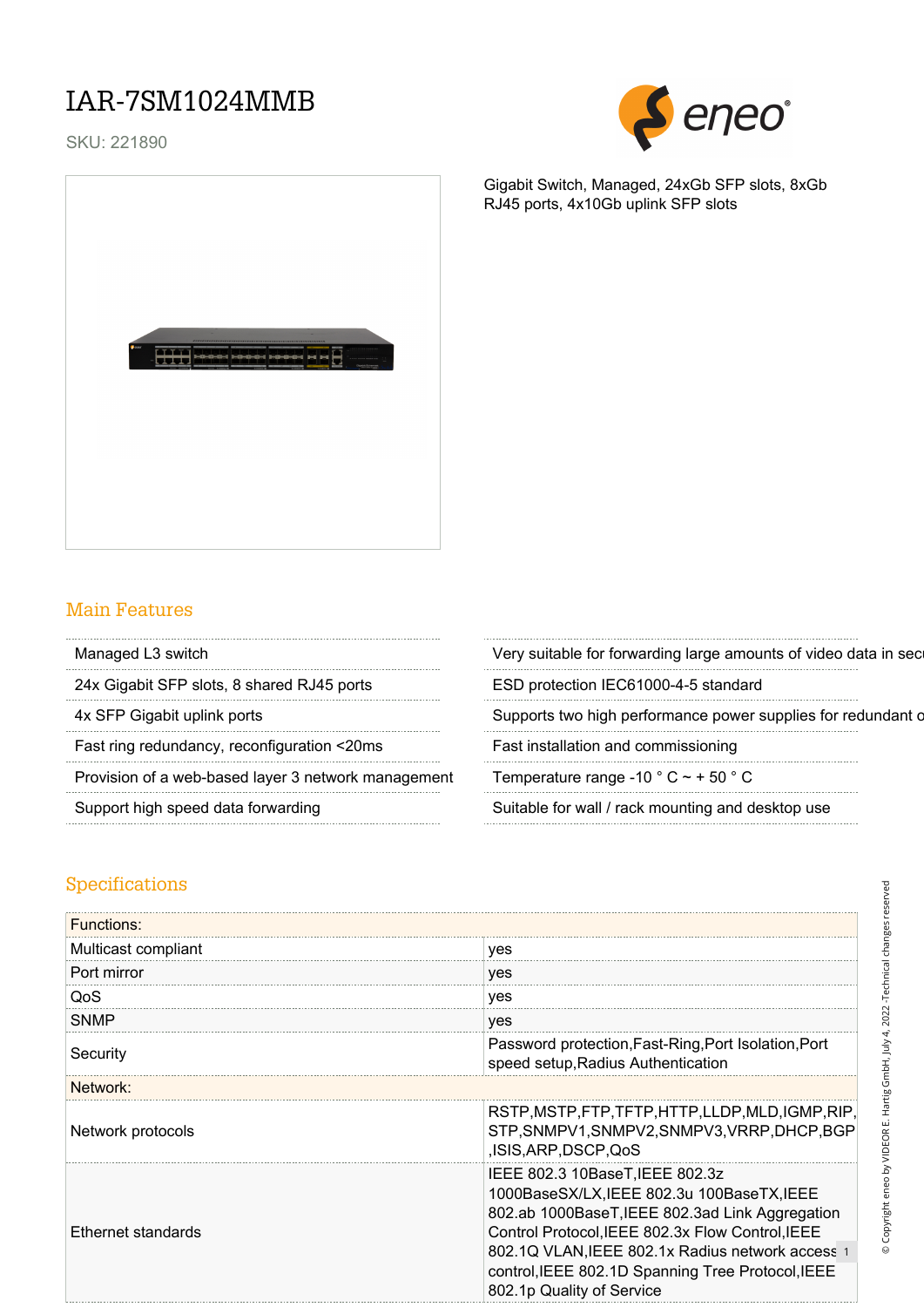# IAR-7SM1024MMB

Continuation of the specifications

| Internal switching capacity (Mpps)   | 92,5 Mpps                                                                                               |  |  |
|--------------------------------------|---------------------------------------------------------------------------------------------------------|--|--|
| Internal switching capacity (Gbit/s) | 128 Gbps                                                                                                |  |  |
| <b>VLAN</b>                          | yes                                                                                                     |  |  |
| Interfaces / Inputs/ Outputs:        |                                                                                                         |  |  |
| Ethernet interface                   | 10Base-T,100Base-TX,1000Base-T                                                                          |  |  |
| Ports                                | 8x 10/100/1000Base-T,4x 1000/10GBit SFP,24x<br>1000Base-X SFP, Console RJ45-RS232, OOB<br>10/100Base-TX |  |  |
| Optical connector                    | <b>SFP Port</b>                                                                                         |  |  |
| General:                             |                                                                                                         |  |  |
| Dimensions (HxWxD)                   | 44,5x442x320mm                                                                                          |  |  |
| Weight                               | 5kg                                                                                                     |  |  |
| Model                                | Rackmontage                                                                                             |  |  |
| <b>Type</b>                          | Layer3 Switch                                                                                           |  |  |
| Power consumption                    | 60W                                                                                                     |  |  |
| <b>Blower</b>                        | yes                                                                                                     |  |  |
| Management                           | yes                                                                                                     |  |  |
| Mounting                             | 19" rack                                                                                                |  |  |
| Power over Ethernet                  | nein                                                                                                    |  |  |
| Supply voltage                       | 100~240VAC                                                                                              |  |  |
| Operating temperature                | $-10^{\circ}$ C ~ +50 $^{\circ}$ C                                                                      |  |  |
| Application                          | indoor                                                                                                  |  |  |
| Trunk                                | Contact discharge 6KV, Air discharge<br>8KV,IEC61000-4-2,IEC61000-4-5                                   |  |  |
| Parts supplied:                      |                                                                                                         |  |  |
| Parts supplied                       | manual, power cord, 19" rack mount angle                                                                |  |  |

### Optional Accessory

| <b>SKU</b> | <b>Name</b>       | <b>Description</b>                                                                                    |  |  |
|------------|-------------------|-------------------------------------------------------------------------------------------------------|--|--|
| 218218     | eneo Site Manager | Management Software for eneo IP products                                                              |  |  |
| 226215     | NE-150W12         | Redundant power module for IAR-7SM1024MMB,<br>input 100-240VAC, output 12VDC, 150W                    |  |  |
| 219525     | RJT-1000SFP       | RJ45- SFP Transceiver Modul, 1000Base-T, 0°~<br>$+70^{\circ}$ C                                       |  |  |
| 216479     | SFP-0850M10       | SFP Modul, 1.25Gbps, 550m, Multimode, 850nm,<br>Duplex LC Connector, 0°~+70°C                         |  |  |
| 218759     | SFP-0850M10-10G   | SFP Modul, 10Gbps, 300m, Multimode, 850nm,<br>Duplex LC Connector, -5°~+70°C                          |  |  |
| 218758     | SFP-0850M40       | SFP Modul, 1,25Gbps, 550m, Multimode, 850nm,<br>Duplex LC Connector, $-40^{\circ} \sim +70^{\circ}$ C |  |  |
| 216478     | SFP-1310M40       | SFP Modul, 1.25Gbps, 550m, Multimode, 1310nm,<br>Duplex LC Connector, -40°~+75°C                      |  |  |